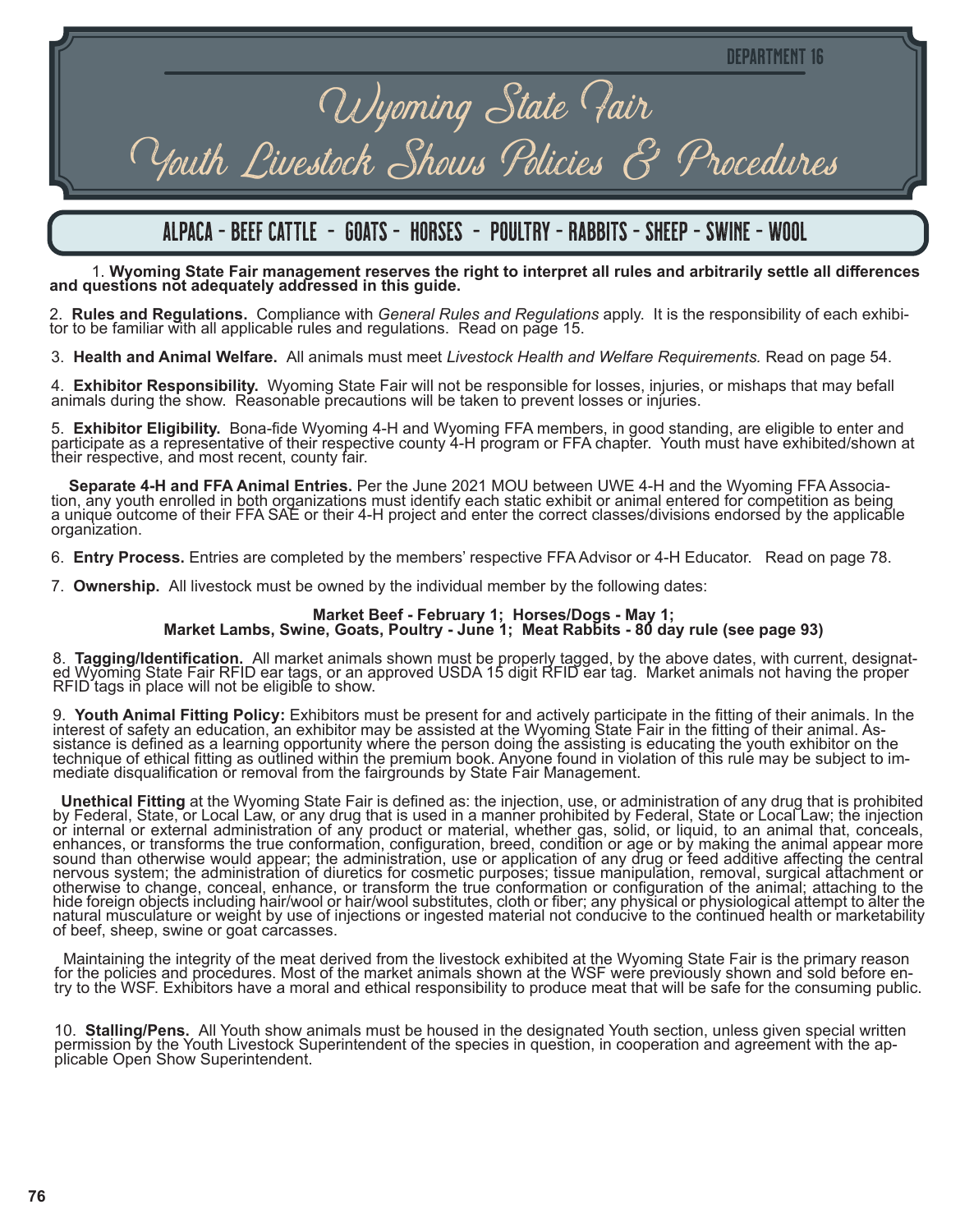11. **Bedding.** There is no bedding provided. Exhibitors must provide their own bedding. Read page 18.

12. **Livestock Trailers.** No livestock trailers can be parked on the grounds without proper permits display on the trailer. Complimentary permits are provided to each FFA Advisor and 4-H Educator based on their number of WSF registered livestock exhibitors. Read on page 104

13. **Feed Delivery Vehicles.** Complimentary permits are provided to each FFA Advisor and 4-H Educator based on their number of WSF registered livestock exhibitors. Read on page 104

14. **Blocking Chutes, Trim Tables, Fitting Stands and Fans.** All livestock fans must be suspended. No fans attached to a cart or dolly. No butt fans. No fans in pedestrian walkways. Fans or equipment, in use by exhibitors, that is deemed to be obstructing safety or space, needed pen space, or facility operations will be requested to be removed by State Fair management. Safety guidelines, as set by the Wyoming State Fire Marshal, must prevail.

15. **Judges/Judging.** All judges' decisions are final. No person shall be permitted to judge a class in which he/she may be competing for an award or have an ownership of any animal or article entered in such class. Judges are earnestly requested to familiarize themselves with the Rules & Regulations of this show. If any exhibitor interferes with the judges in the performance of their duties by letter, act, or otherwise, he/she shall be excused from competition and exhibition for such period as Management may determine and shall forfeit any awards received at this Fair. Any person, not an exhibitor, who interferes with the judges in any manner during the performance of duties, shall be asked to leave the judging arena.

**Unsportsmanlike Conduct.** Unsportsmanlike conduct will not be tolerated, and offending exhibitors may; forfeit awards and premiums, be dismissed immediately from the fairgrounds, and/or lose future eligibility at the Wyoming State Fair. This is considered a violation of the *National Code of Show Ring Ethics*. Read page 18.

16. **Reporting Violations.** Witnessed violations of the Youth Show Rules should be reported to an adult to then be addressed as follows:

- 1. To the FFA Advisor or 4-H Educator of the member whose entry is involved.
- 2. If the situation is not resolved, report to the state organizational leadership of the member. (State 4-H Coordi nator or State FFA Advisor)
- 3. If the situation is not resolved, report to a member of the WSF Youth Show Committee to review.
- 4. If the situation might need legal attention, an appeal can be made through the WSF formal protest process only after steps 1-3 have been followed.

17. **Protests.** All formal protests from the Youth Livestock Show, must be made by a current Youth Livestock Show exhibitor and must be submitted in writing, be signed by the Youth exhibitor(s), and be accompanied by \$100 cash or certified check (Fee refunded if protest is sustained). The protest must plainly state the cause of the complaint or appeal and must be delivered to the State Fair Director immediately after the occasion for the protest. A protest pertaining to eligibility is most suitable when submitted prior to judging. No complaint or appeal that a judge overlooked an entry will be considered. Judging procedures will not be interrupted for protest investigation. Depending on the basis of the protest, interested parties may be notified and given the opportunity to submit evidence. A decision may be withheld until a complete investigation can be made.

18. **Suggestions/Comments.** Any person or group is encouraged to offer constructive comments and/or provide recommendations to improve the Wyoming State Fair Youth Livestock Show experience, to benefit all Wyoming youth show participants, at the present time and for the future. Comments may be made by visiting www.wystatefair.com